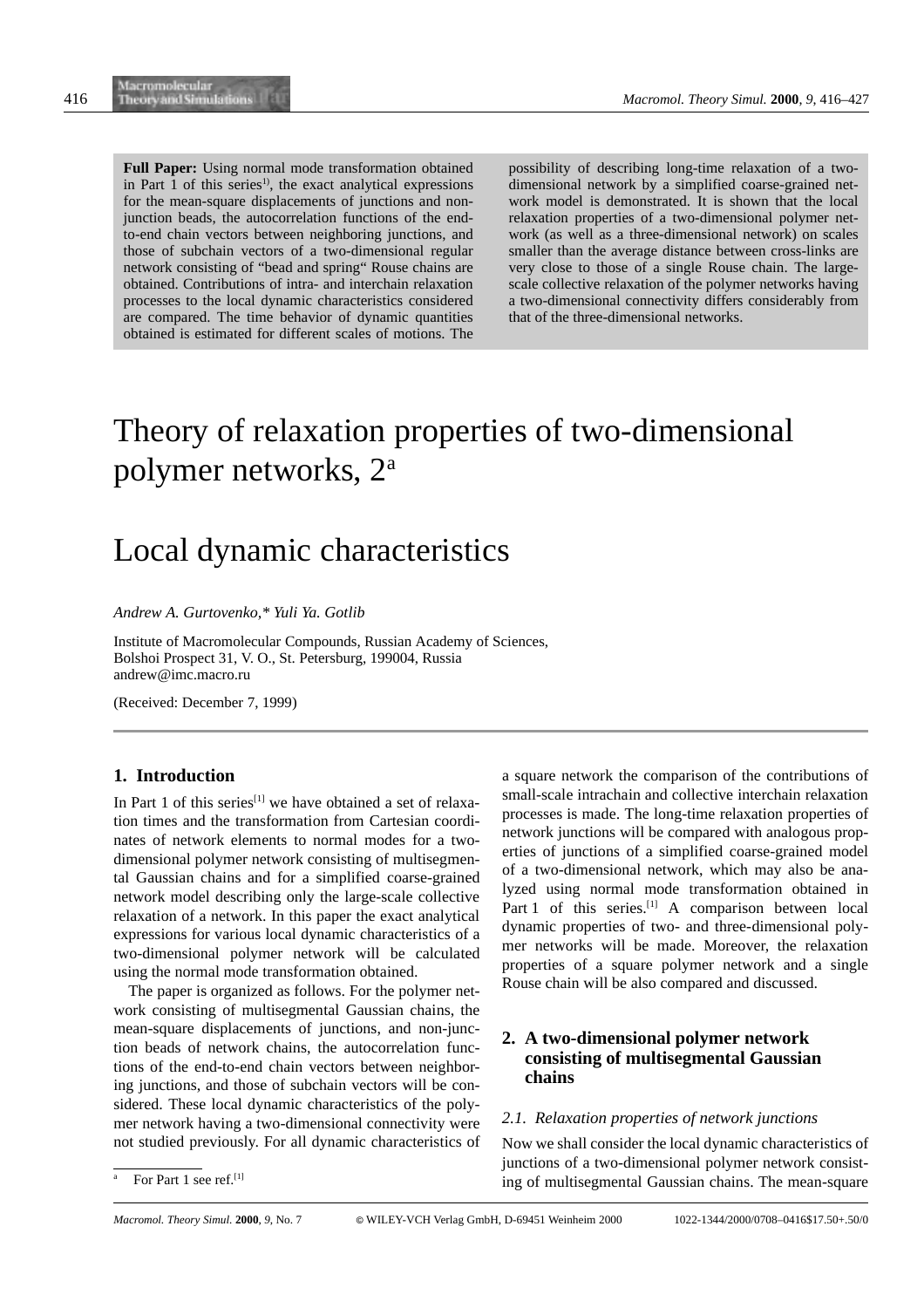displacements of network junctions and the autocorrelation functions of the end-to-end chain vectors between neighboring junctions will be studied. These dynamic characteristics may be manifested, for example, in dielectric and mechanical relaxation of cross-linked polymers, incoherent dynamic scattering, NMR phenomena, etc.

The mean-square displacement  $\Delta X^2(t)$  of the X projection of the position vector of a network element is determined as

$$
\Delta X^{2}(t) = \langle (X(t) - X(0))^{2} \rangle = 2(\langle X^{2} \rangle - \langle X(0)X(t) \rangle) \quad (1)
$$

where  $\langle \rangle$  means the configurational average. The meansquare displacements describe the translational diffusion of network elements (junctions and non-junction beads of network chains). To calculate the quantity  $\Delta X^2(t)$  for a junction of a two-dimensional network consisting of multisegmental Gaussian chains, the normal mode transformation obtained in Part 1 of this series should be used (see Eq.  $(22)$  in ref.<sup>[1]</sup>). Since the normal coordinates obtained in ref.[1] are independent and orthogonal, i.e.,  $\langle Q(\vec{\theta}; \psi; 0)Q(\vec{\theta}'; \psi'; t) \rangle = 0$  if  $\vec{\theta} \neq \vec{\theta}'$  and (or)  $\psi \neq \psi'$ , the mean-square displacement  $\Delta X^2(t)$  of a network junction includes only the autocorrelation functions of normal modes  $\langle O(0)O(t)\rangle$ . If  $\psi \neq 0$  these autocorrelation functions have the following time behavior:

$$
\langle Q(\vec{\theta}; \psi; 0) Q(\vec{\theta}; \psi; t) \rangle = \langle Q^2(\vec{\theta}; \psi; 0) \rangle \exp[-t/\tau(\psi)] \tag{2}
$$

In order to obtain the equilibrium values of squares of normal modes  $\langle Q^2 \rangle$ , the law of equal distribution of energy according to classical degrees of freedom for a harmonic oscillator has to be used. As a result, we have for  $\psi \neq 0$ 

$$
\langle Q^2(\vec{\theta}; \psi; 0) \rangle = \frac{k_B T}{K_0 2(1 - \cos \psi)} \tag{3}
$$

where  $K_0 2(1 - \cos \psi)$  are the eigenvalues of potential energy of a two-dimensional network (see Eq. (18) in ref.[1]). The normal mode *Q* with intrachain wave vector  $\psi = 0$  provides an additional contribution to  $\Delta X^2(t)$ , which corresponds to the displacement of the center of mass of a network.

The consecutive use of the normal mode transformation for calculating mean-square displacement of a network junction yields

$$
\Delta X_0^2(t) = \Delta X_C^2(t) + \frac{k_B T}{K_0} \frac{1}{N^2(n+1)} \times \sum_{\vec{\theta}} \sum_{\psi_1 \neq 0} \frac{1 - \exp[-t/\tau(\psi_1)]}{2(1 - \cos \psi)} \tag{4}
$$

where  $N^2$  is the total number of square cells in a network, and *n* is the number of beads in the network chain between neighboring junctions. The relaxation times  $\tau(\psi)$ , intra- and interchain wave vectors  $\psi_1$  and  $\dot{\theta}$  are

given by Eq. (6), (12), and (7) of Part 1 of this series,  $[1]$ respectively. The term  $\Delta X_c^2(t)$  in Eq. (4) represents the square of displacement of the X projection of the center of mass of a two-dimensional polymer network, namely,

$$
\Delta X_C^2(t) = \frac{2k_\text{B}T}{\varsigma_{\text{NET}}}t\tag{5}
$$

where  $\varsigma_{\text{NET}} = 2 (n + 1)N^2 \varsigma_0$  is the total friction constant of the two-dimensional network as a whole. We are mostly interested in the time dependence of mean-square displacement of a network junction to the exclusion of the trivial displacement of center of mass of the network system, i.e. the time behavior of  $\Delta X_0^2(t) - \Delta X_C^2(t)$  is of most interest. Therefore, the term  $\Delta X_c^2(t)$  will be omitted below, and the time dependence of mean-square displacement with respect to the center of mass of a network will be considered. The mean-square displacement of a network junction  $\Delta X^2(t)$  (see Eq. (4)) is determined by the wave vector  $\psi_1$  only (purely intrachain branch  $\psi_2$  is not included in  $\Delta X^2(t)$  for the network junctions). It should be emphasized that the quantity  $\psi_1$  depends on the phase shift  $\hat{\theta}$  between network cells in a rather complicated manner (see Eq.  $(12)$  in ref.<sup>[1]</sup>). Therefore, the meansquare displacement of a network junction is determined by both the intra- and interchain relaxation processes.

Using the exact expression for the mean-square displacement of a junction of a two-dimensional regular network, one can study the asymptotic time behavior of dynamic quantity  $\Delta X^2(t)$  and compare the contributions of intra- and interchain motions to mean-square displacement of a junction. To obtain the asymptotic behavior of  $\Delta X^2(t)$ as well as other dynamic characteristics of a network, the following approximation will be used. The wave vector  $\psi_1$ (see Eq. (12) in ref.<sup>[1]</sup>) at  $l = 0$  is equal to the quantity  $\psi_{net}$  $(Eq. (14)$  in ref.<sup>[1]</sup>) and determines the interchain largescale motions only. The normal modes at  $l \neq 0$  correspond to the contribution of intrachain motions to mean-square displacement of a network junction. In the case of sufficiently long Gaussian chains between junctions, the phase shift  $\hat{\theta}$  between network cells has a slight influence on the relaxation times  $\tau(\psi_1)$  at  $l \neq 0$ . Therefore, one can assume in the first approximation that the wave vector  $\psi_1(l, \vec{\theta})$  at  $l \neq 0$  does not depend on the phase shift  $\vec{\theta}$  between the motions of network cells. Thus, we have the following approximation for wave vector  $\psi_1$  in the case of sufficiently long polymer chains between cross-links

$$
\psi_1(l=0) = \psi_{net} = \frac{1}{n+1} \arccos \frac{1}{2} (\cos \theta_1 + \cos \theta_2)
$$
 (6a)

$$
\psi_1(l \neq 0) = 2l\pi/(n+1), \qquad l = 1, ..., n/2
$$
 (6b)

Note that the set of wave vectors  $\psi_1 (l \neq 0)$  is doubly degenerated because two signs  $\pm$  correspond to each value of *l* in Eq. (12) in ref.[1]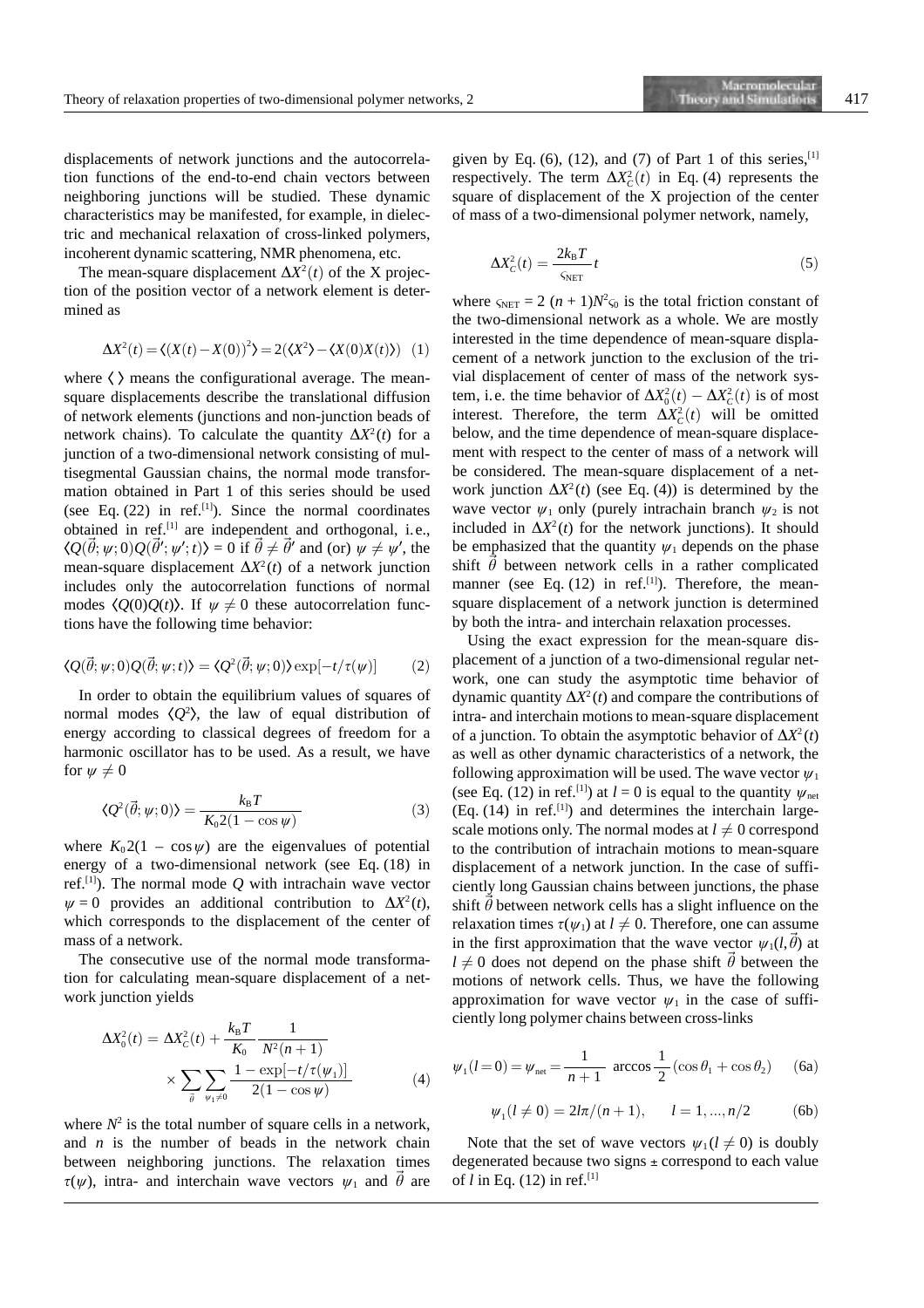Then the mean-square displacement of a junction with respect to the center of mass (Eq. (4)) may be presented in the following approximate form:

$$
\Delta X_0^2(t) \approx \frac{k_{\rm B}T}{K_0} \frac{1}{(n+1)} \frac{1}{N^2} \left[ \sum_{\vec{\theta}} \frac{1 - \exp[-t/\tau(\psi_{\rm net})]}{2(1 - \cos \psi_{\rm net})} + 2N^2 \cdot \sum_{\psi_1(l \neq 0)} \frac{1 - \exp[-t/\tau(\psi_1(l \neq 0))]}{2(1 - \cos \psi_1(l \neq 0))} \right]
$$
(7)

The first term in brackets of Eq. (7) corresponds to the contribution of interchain long-scale motions to the mean-square displacement of a network junction. The second term corresponds to the intrachain contribution to  $\Delta X_0^2(t)$ . The first term in Eq. (7) represents the double sum taken over components  $\theta_1$  and  $\theta_2$  of the interchain wave vector. In order to simplify this term, the components of the wave vector  $\hat{\theta}$  can be regarded as continuous variables in the case of a network with a great number of junctions ( $N \ge 1$ ), and the long wave approximation<sup>[2–5]</sup> should be used  $(\theta_{1:2} \ll \pi)$ . In this case the relaxation times of interchain collective motions  $\tau_{net} = \tau(\psi_{net})$  may be presented as (see Eq.  $(6)$  and  $(14)$  in ref.<sup>[1]</sup>):

$$
\tau_{\text{net}} \cong 8(n+1)^2 \tau_0(1/\theta^2) \tag{8}
$$

Here  $\theta^2 = (\theta_2)^2 + (\theta_1)^2$  is the square of the interchain vector  $\vec{\theta}$  and  $\tau_0 = \zeta_0 / 4K_0$  is the relaxation time of a single Gaussian subchain. The relaxation times  $\tau_{net}$  in long wave approximation depend only on the square of the interchain wave vector  $\theta$ . Therefore, it is convenient to introduce a polar coordinate system into double integrals and to integrate over an angular variable.

Using the above approximations, a comparison of the contributions of intra- and interchain relaxation processes to the mean-square displacement of a junction can be made for different scales of time. The initial slope of the time dependence of  $\Delta X_0^2(t)$  may be easily obtained directly from rigorous expression given by Eq. (4). Treating Eq. (4) at  $t < \tau_0$  we have

$$
\Delta X_0^2(t) \cong \frac{k_{\rm B}T}{K_0} \frac{1}{4} \frac{t}{\tau_0} \tag{9}
$$

Intrachain motions dominate in the initial slope of the mean-square displacement of a junction (Fig. 1). The contribution of intrachain motions is  $(n + 1)$  times greater than that of interchain collective motions. At times greater than  $\tau_0$  but much smaller than the maximum relaxation time  $\tau_{chain}$  of a chain between neighboring junctions (see Eq.  $(16)$  in ref.<sup>[1]</sup>), the mean-square displacement of a network junction behaves as:

$$
\Delta X_0^2(t) \cong \frac{k_{\rm B}T}{K_0} \frac{1}{\pi} \sqrt{\frac{t}{\tau_0}}
$$
\n(10)



Fig. 1. Reduced mean-square displacement of a network junction  $\Delta X_0^2(t)/\langle h_x^2 \rangle$  (solid line). Lines with open circles (0) and solid squares  $(\bullet)$  correspond to the contributions of inter- and intrachain relaxation processes, respectively. The quantity  $\langle h_x^2 \rangle$ is the mean square of the end-to-end chain vector between neighboring junctions, in this case  $n = 20$ 

This time dependence is typical for that of a bead of long Gaussian chain.<sup>[6,7]</sup> The intrachain motions also dominate in this time range. At times close to  $\tau_{\text{chain}}$  the interchain collective motions begin to provide the noticeable contribution and the time behavior of  $\Delta X_0^2(t)$ changes

$$
\Delta X_0^2(t) \cong \frac{k_{\rm B}T}{K_0} \frac{1}{\pi} \sqrt{\frac{t}{\tau_0}} + \frac{k_{\rm B}T}{K_0} \frac{\pi}{8(n+1)} \frac{t}{\tau_0} \tag{11}
$$

The first term in Eq. (11) corresponds to the contribution of intrachain motions (compare with Eq. (10)). The second term represents the initial slope of contribution of interchain collective motions (the times  $\tau_0 < t < \tau_{\text{chain}}$  correspond to the short time range for these large-scale motions). The contributions of intra- and interchain motions to the mean-square displacement of a network junction become approximately equal at  $t \approx \tau_{\text{chain}}$  (Fig. 1). At times greater than the relaxation time  $\tau_{chain}$  of a chain between neighboring junctions ( $t > \tau_{chain}$ ) the mean-square displacement  $\Delta X_0^2(t)$  has asymptotic behavior

$$
\Delta X_0^2(t) \cong \frac{k_{\rm B}T}{K_0} \frac{(n+1)}{2\pi} \cdot \ln\left(\frac{t}{\tau_{\rm chain}}\right) \tag{12}
$$

At  $t > \tau_{\text{chain}}$  the intrachain relaxation processes do not influence the time dependence of the mean-square displacement of a junction and give only a constant contribution. The interchain network motions provide the main contribution at  $t > \tau_{chain}$  and completely determine the time dependence of  $\Delta X_0^2(t)$ . The mean-square displacement of a junction of two-dimensional polymer networks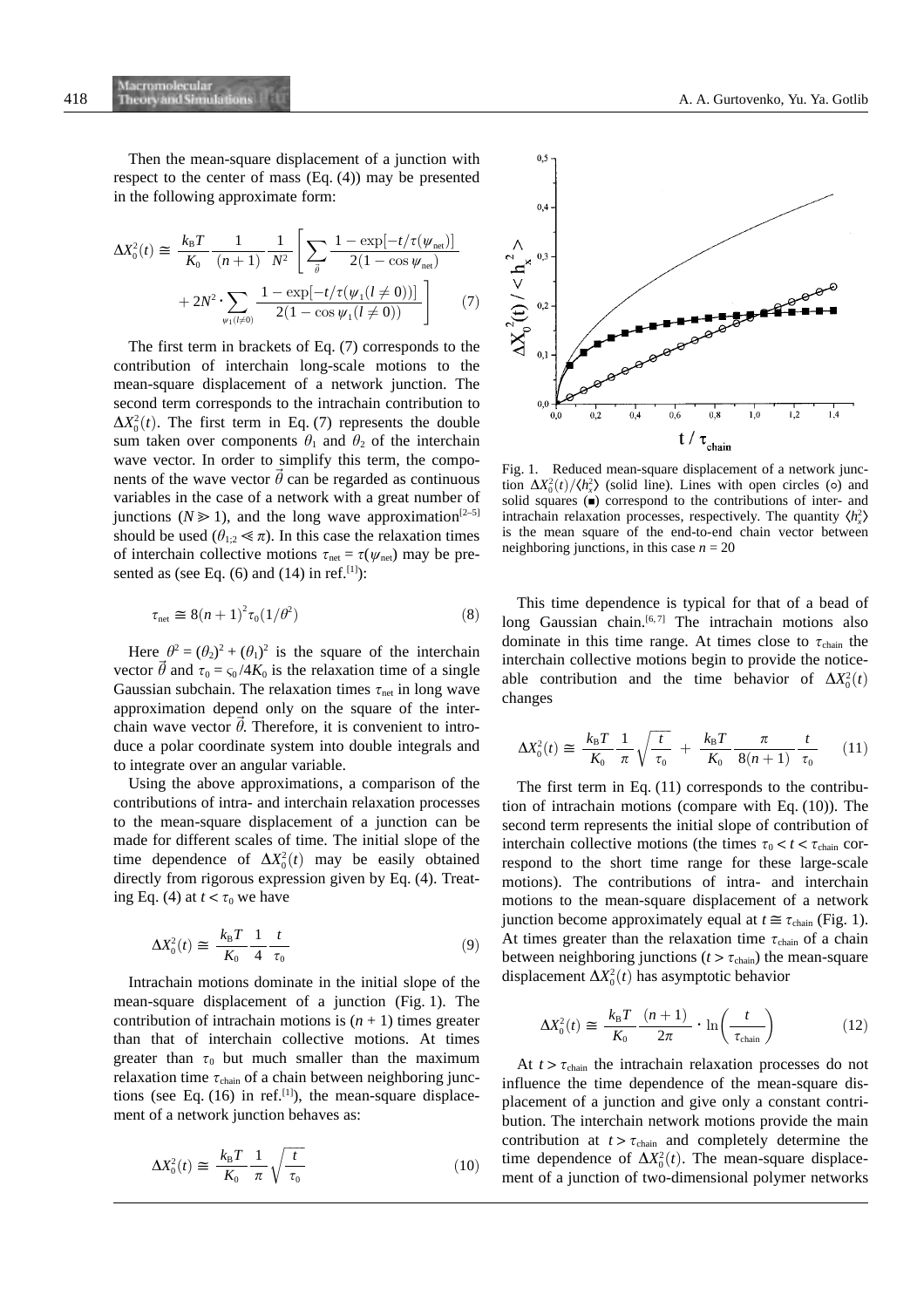increases according to logarithmic law at long times and has no finite limiting value in the case of infinitely large networks.

It should be noted that for the square network of finite size, which contains  $N^2$  network cells, the asymptotic behavior given by Eq. (12) holds up to the maximum relaxation time of the network as a whole  $\tau_{\text{MAX}} \sim N^2 \tau_{\text{chain}}$ . At times greater than  $\tau_{MAX}$  the mean-square displacement of a square network reaches the finite limiting value determined by the network size

$$
\Delta X_0^2(t)|_{t\to\infty} \cong \frac{k_{\rm B}T}{K_0} \cdot \frac{(n+1)}{\pi} \cdot \ln N \tag{13}
$$

where *N* is the number of network junctions along each network direction. Note that Eq. (13) may be directly obtained from Eq. (12) at  $t = \tau_{MAX}$ . One can see that the limiting value of mean-square displacement of a junction depends on the network size according to logarithmic law that is in agreement with results of Ronka and Allegra.[8] They have shown that the mean-square radius of gyration of the network increases logarithmically with total number of chains for networks having a two-dimensional connectivity.<sup>[8]</sup> The limiting value of quantity  $\Delta X_0^2(t)$  is mostly determined by contribution of interchain motions, which is proportional to ln*N*. In contrast, the intrachain contribution does not depend on the size of the network as a whole (Fig. 2). The interchain contribution  $C<sub>inter</sub>$  to a limiting value of mean-square displacement of a junction of the square network having finite size, is much greater than the intrachain contribution  $C_{\text{intra}}$ , namely,  $C_{\text{inter}}/C_{\text{intra}}$ 



Fig. 2. Reduced mean-square displacement of a junction  $\Delta X_0^2(t)/\langle h_x^2 \rangle$  of the square networks of finite sizes with  $N = 50$ (solid line) and  $N = 25$  (dotted line). Lines with open circles (o) and solid circles  $\left( \bullet \right)$  correspond to the contributions of interchain motions for networks with  $N = 50$  and  $N = 25$ , respectively. Lines with solid squares  $($  $\blacksquare)$  correspond to the contributions of intrachain motions for both networks of different sizes, in this case  $n = 20$ 

 $\approx (12/\pi) \ln(N/2)$ . It should be especially emphasized that all curves in figures are plotted using exact analytical expressions obtained for dynamic characteristics of a network (see Eq. (4) in the case of mean-square displacement of a junction  $\Delta X_0^2(t)$ ). The above mentioned approximations are used only to estimate the asymptotic behavior of dynamic characteristics considered.

Besides the mean-square displacement, the time autocorrelation function of the end-to-end chain vector between neighboring junctions also represents an important dynamic quantity characterizing Brownian motion of a network. The projections of the end-to-end chain vectors between neighboring junctions take the following form (there are two end-to-end chain vectors per cell of a square network)

$$
h_{x1}(a, \beta; t) = X_0(a, \beta; t) - X_0(a - 1, \beta; t)
$$
 (14a)

$$
h_{x2}(a, \beta; t) = X_0(a, \beta; t) - X_0(a, \beta - 1; t)
$$
 (14b)

As in the case of mean-square displacement, with the use of normal mode transformation (Eq. (22) in ref.[1]) for calculating time autocorrelation function  $C(h_x; t) =$  $\langle h_x(0)h_x(t)\rangle$  we have

$$
C(h_x; t) = \frac{k_B T}{K_0} \frac{1}{4N^2(n+1)} \sum_{\vec{\theta}} \sum_{\psi_1} \exp[-t/\tau(\psi_1)]
$$

$$
\times \left[ \frac{2 - \cos \theta_1 - \cos \theta_2}{1 - \cos \psi_1} \right]
$$
(15)

With the use of numerical calculations, the equilibrium value of the mean square of distance between neighboring junctions  $\langle h_x^2 \rangle = C(h_x; 0)$  averaged over all network chains may be approximately presented in the form

$$
\langle h_x^2 \rangle = \frac{1}{2N^2} \sum_{\Omega} \left[ \langle h_{x1}^2(\Omega; 0) \rangle + \langle h_{x2}^2(\Omega; 0) \rangle \right]
$$
  

$$
\approx \frac{1}{2} \frac{k_B T}{K_0} (n+1)
$$
 (16)

At short times  $(t < \tau_0)$  the autocorrelation function of the end-to-end chain vector between neighboring network junctions behaves as

$$
C(h_x;t) \cong \langle h_x^2 \rangle - \frac{k_\text{B}T}{K_0} \frac{1}{4} \frac{t}{\tau_0} \tag{17}
$$

The time dependence of autocorrelation function  $C(h_x; t) = \langle h_x(t)h_y(0) \rangle$  at short times corresponding to the initial slope is mostly determined by intrachain motions. However, the contribution of interchain collective spectrum to the total autocorrelation function  $C(h_x; t)$  (timedependent part and equilibrium value of mean-square distance  $\langle h_x^2 \rangle$  at short times is approximately four times greater than that of intrachain spectrum (Fig. 3). In the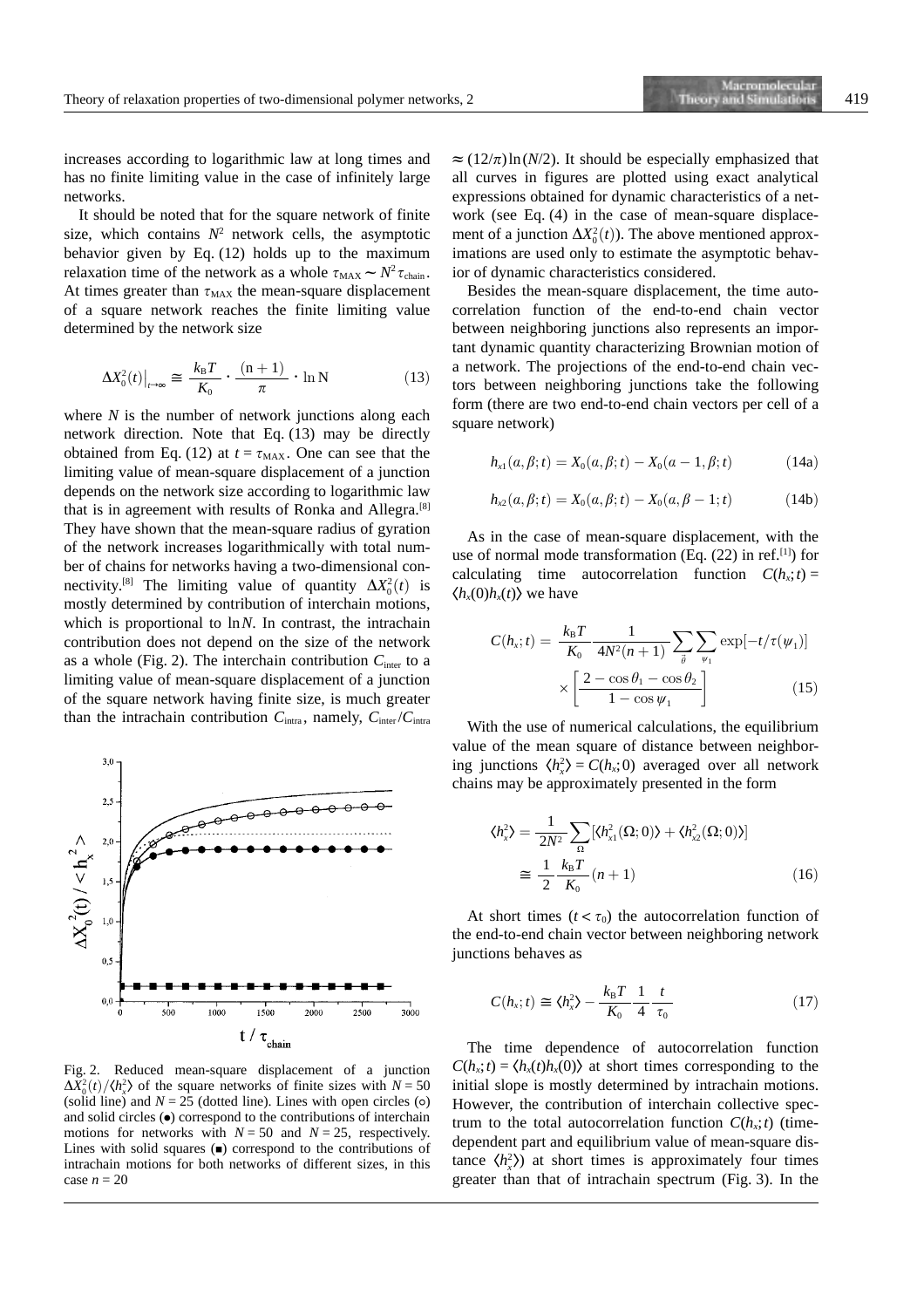

Fig. 3. Normalized autocorrelation function  $C_0(h_x; t)$  of the end-to-end chain vector between neighboring junctions (solid line). Lines with open circles ( $\circ$ ) and solid squares ( $\bullet$ ) correspond to the contributions of inter- and intrachain relaxation processes, respectively. The quantity *n* is equal to 20

time range from relaxation time  $\tau_0$  of a Gaussian subchain to relaxation time of a network chain between cross-links  $\tau_{\text{chain}}$  (see Eq. (16) in ref.<sup>[1]</sup>) the quantity  $C(h_x; t)$  behaves as

$$
C(h_x; t) \cong \langle h_x^2 \rangle - \frac{k_B T}{K_0} \frac{1}{2\pi} \sqrt{\frac{t}{\tau_0}}
$$
\n(18)

The time dependence of  $C(h_x; t)$  is still determined by intrachain relaxation processes, whereas the total contribution of these motions to autocorrelation function  $C(h<sub>x</sub>; t)$  is much smaller than that of interchain relaxation processes (Fig. 3). At times greater than the relaxation time of a network chain between cross-links  $\tau_{chain}$ , the quantity  $C(h_x; t)$  behaves as:

$$
C(h_x; t) \cong \frac{k_{\rm B}T}{K_0} \frac{\pi}{4} (n+1) \left( \frac{\tau_{\rm chain}}{t} \right)
$$
 (19)

i.e., decreases to zero with time. The interchain motions completely dominate at  $t > \tau_{chain}$ , and their contribution to time dependence of  $C(h, t)$  is much greater than that of intrachain relaxation processes (Fig. 3).

#### *2.2. Relaxation properties of non-junction beads of network chains*

In order to obtain rigorous analytical expressions for local dynamic characteristics of non-junction beads of a twodimensional regular network, the normal mode transformation (see Eq.  $(19)$  of Part 1 of this series<sup>[1]</sup>) should be used. For the mean-square displacement of a non-junction bead we obtain the following expression:

$$
\Delta X^{2}(j;t) = \Delta X_{C}^{2}(t) + \frac{k_{B}T}{K_{0}} \frac{1}{N^{2}(n+1)}
$$
  

$$
\sum_{\vec{\theta}} \sum_{\psi_{1} \neq 0} \frac{1 - \exp[-t/\tau(\psi_{1})]}{2(1 - \cos \psi_{1})}
$$
  

$$
+ \frac{k_{B}T}{K_{0}} \frac{2}{(n+1)} \sum_{\psi_{2}} \sin^{2} j\psi_{2} \frac{1 - \exp[-t/\tau(\psi_{2})]}{2(1 - \cos \psi_{2})} (20)
$$

Here the relaxation times  $\tau(\psi)$ , intrachain vectors  $\psi_1$ and  $\psi_2$ , and interchain wave vector  $\vec{\theta}$  are given by Eq. (6), (12), (13), and (7) of Part 1 of this series, [1] respectively. The quantity  $\Delta X_c^2(t)$  is the square of displacement of the X projection of the center of mass of a network, which is given by Eq. (5). Note that the meansquare displacement of a non-junction bead (as well as the dynamic characteristics of network junctions (see previous sub-section)) does not depend on the two-component index of a network cell  $\Omega = (a, \beta)$  because all the cells of a square network with periodic boundary conditions are equivalent. Moreover, the quantity  $\Delta X^2(i; t)$  does not depend on the position of Gaussian chains in a network cell (index  $p = 1, 2$ ) either, because of the symmetry of a regular square network.

One can see from Eq. (20) that the mean-square displacement of a non-junction bead depend on the bead position *j* along the network chain  $(j = 1,...,n)$ . At first, we consider the mean-square displacement  $\Delta X^2(t)$  of a nonjunction bead, which is averaged over bead positions along the multisegmental chain

$$
\Delta X^2(t) \equiv \langle \Delta X^2(j;t) \rangle_j = \frac{1}{n} \sum_{j=1}^n \Delta X^2(j;t) \tag{21}
$$

Averaging Eq. (20) over bead positions, we obtain

$$
\Delta X^{2}(j;t) = \Delta X_{C}^{2}(t) + \frac{k_{B}T}{K_{0}} \frac{1}{N^{2}(n+1)}
$$

$$
\times \sum_{\substack{\vec{\theta} \\ \vec{\theta} \\ \vec{\theta} \neq 1}} \sum_{\psi_{1} \neq 0} \frac{1 - \exp[-t/\tau(\psi_{1})]}{2(1 - \cos \psi_{1})}
$$

$$
+ \frac{k_{B}T}{K_{0}} \frac{1}{(n+1)} \sum_{\psi_{2}} \frac{1 - \exp[-t/\tau(\psi_{2})]}{2(1 - \cos \psi_{2})} (22)
$$

In contrast to network junctions  $(Eq. (4))$ , the meansquare displacement of a non-junction bead of a network chain is determined by wave vectors  $\psi_1$  and  $\psi_2$ . In addition to the main branch described by wave vector  $\psi_1$ (Eq. (12) in ref.<sup>[1]</sup>), the purely intrachain branch  $\psi_2$  $(Eq. (13)$  in ref.<sup>[1]</sup>) corresponding to relaxation of a network chain with fixed ends appears. Therefore, the relative contribution of intrachain motions to the quantity  $\Delta X^2(t)$  increases as compared to that of a network junction.

The approximate estimation of time dependence which was applied in the consideration of dynamic characteris-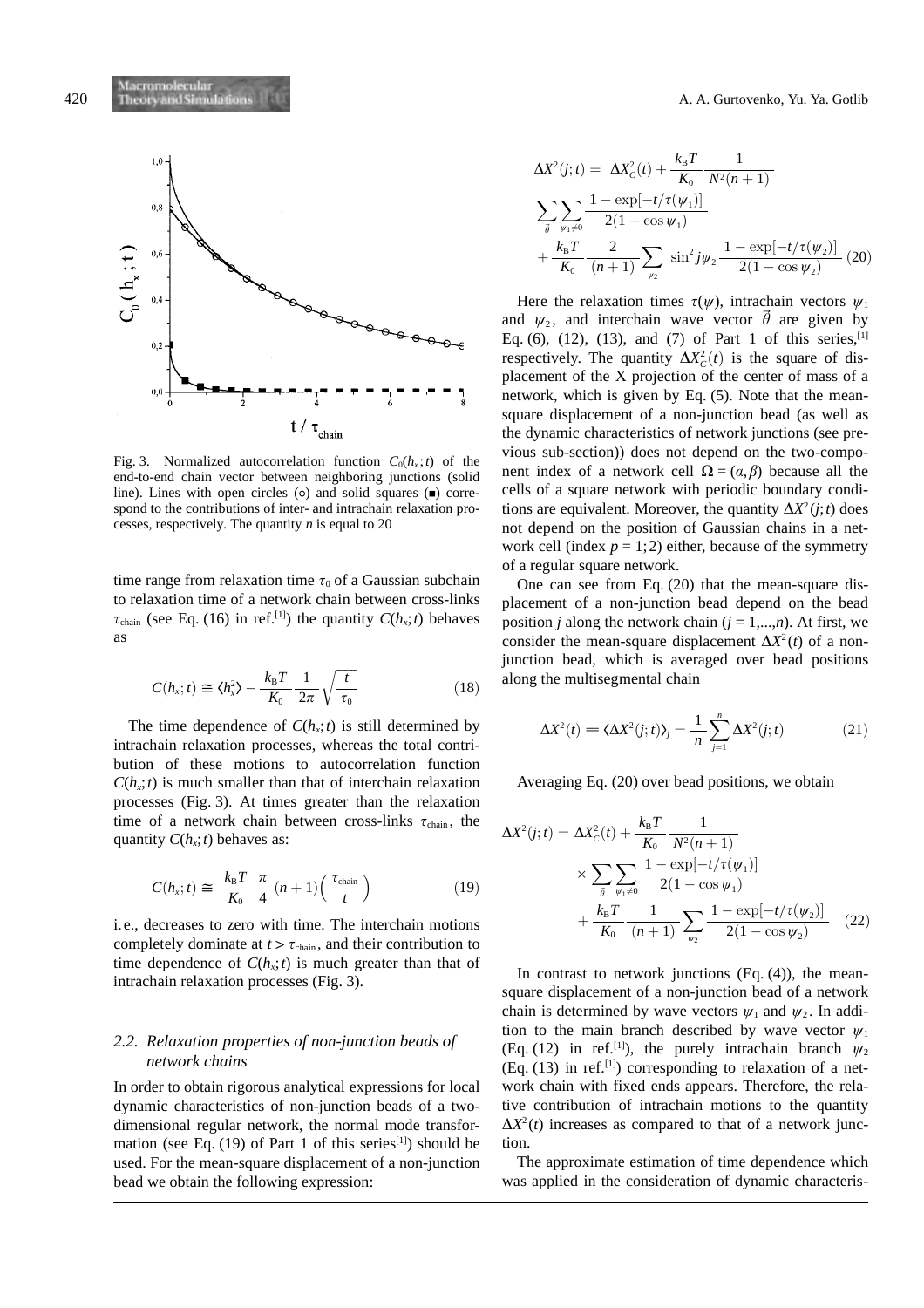

Fig. 4. The time dependence of reduced mean-square displacement of a non-junction bead  $\Delta X^2(t)/\langle u_x^2 \rangle$  up to time  $t \approx \tau_{\text{chain}}$ (solid line). Lines with open circles ( $\circ$ ) and solid squares ( $\bullet$ ) correspond to the contributions of inter- and intrachain relaxation processes, respectively. The quantity  $\langle u_x^2 \rangle$  is the mean square of a subchain vector. In this case  $n = 20$ 

tics of network junctions (see previous sub-section) may also be used to analyze the mean-square displacements of non-junction beads. As in the case of a network junction, we shall study the time dependence of mean-square displacement of a non-junction bead  $\Delta X^2(t)$  with respect to center of mass of a two-dimensional network. The initial slope  $(t < \tau_0)$  of  $\Delta X^2(t)$  averaged over the bead position along the network chain is given by:

$$
\Delta X^2(t) \cong \frac{k_{\rm B}T}{K_0} \frac{1}{2} \frac{t}{\tau_0} \tag{23}
$$

It is two times greater than that for a network junction (Eq. (9)). The contribution of intrachain relaxation processes dominates in the initial slope (Fig. 4) and is  $2(n + 1)$  times greater than that of interchain collective motions. In the time range from  $\tau_0$  to relaxation time  $\tau_{\text{chain}}$ of a network chain between junctions, the intrachain relaxation processes provide the main contribution (Fig. 4), and the quantity  $\Delta X^2(t)$  behaves as

$$
\Delta X^2(t) \cong \frac{k_{\rm B}T}{K_0} \frac{2}{\pi} \sqrt{\frac{t}{\tau_0}}
$$
\n(24)

The mean-square displacement of a non-junction bead in this time range is also two times greater than that of a network junction (Eq. (10)). Note that such a type of time dependence is typical of the mean-square displacement of a bead of a single Gaussian chain.<sup>[6,7]</sup> At long times  $(t > \tau_{chain})$  the mean-square displacement  $\Delta X^2(t)$  averaged over bead positions along the network chain has the following asymptotic behavior



Fig. 5. The time dependence of reduced mean-square displacement of a non-junction bead  $\Delta X^2(t)/\langle u_x^2 \rangle$  up to time  $t \approx 30 \tau_{\text{chain}}$ . The denotation of curves is the same as in Fig. 4

$$
\Delta X^2(t) \cong \frac{k_{\rm B}T}{K_0} \frac{(n+1)}{2\pi} \cdot \ln\left(\frac{t}{\tau_{\rm chain}}\right) \tag{25}
$$

The time dependence of  $\Delta X^2(t)$  in this time range is completely determined by interchain motions, the intrachain motions provide only the constant contribution to mean-square displacement at  $t > \tau_{chain}$ . The contributions of intra- and interchain relaxation processes become equal at  $t \approx 5\tau_{\text{chain}}$  (Fig. 5). Thus, in the same way as displacement of a junction, the mean-square displacement of a non-junction bead of a two-dimensional polymer network increases infinitely according to logarithmic law in the case of infinitely large network systems. For the twodimensional network of finite size such a type of time behavior holds up to maximum relaxation time of the network as a whole  $\tau_{MAX} \sim N^2 \tau_{chain}$ . At greater times the quantity  $\Delta X^2(t)$  reaches the finite limiting value determined by Eq. (13). The interchain contribution C<sub>inter</sub> to limiting value of  $\Delta X^2(t)$  in the case of the square network of finite size is much greater than intrachain contribution  $C<sub>intra</sub>$ , which does not depend on the size of network as a whole:  $C_{\text{inter}}/C_{\text{intra}} \approx (4/\pi) \ln(N/2)$  (compare with analogous expression for network junction).

As mentioned above, the mean-square displacement of a non-junction bead depends on the bead position along the network chain. This dependence is completely determined by the purely intrachain branch  $\psi_2$  (third term in Eq. (20)). It can be shown that the above dependence on the bead position *j* is manifested only at sufficiently long times  $t > \tau_{chain}$ . For the asymptotic behavior of meansquare displacement of a non-junction bead  $\Delta X^2(i; t)$  we obtain (cf. Eq. (25)):

$$
\Delta X^2(t) \cong \frac{k_{\rm B}T}{K_0} \left[ j \left( 1 - \frac{j}{n+1} \right) + \frac{(n+1)}{2\pi} \ln \left( \frac{t}{\tau_{\rm chain}} \right) \right] \tag{26}
$$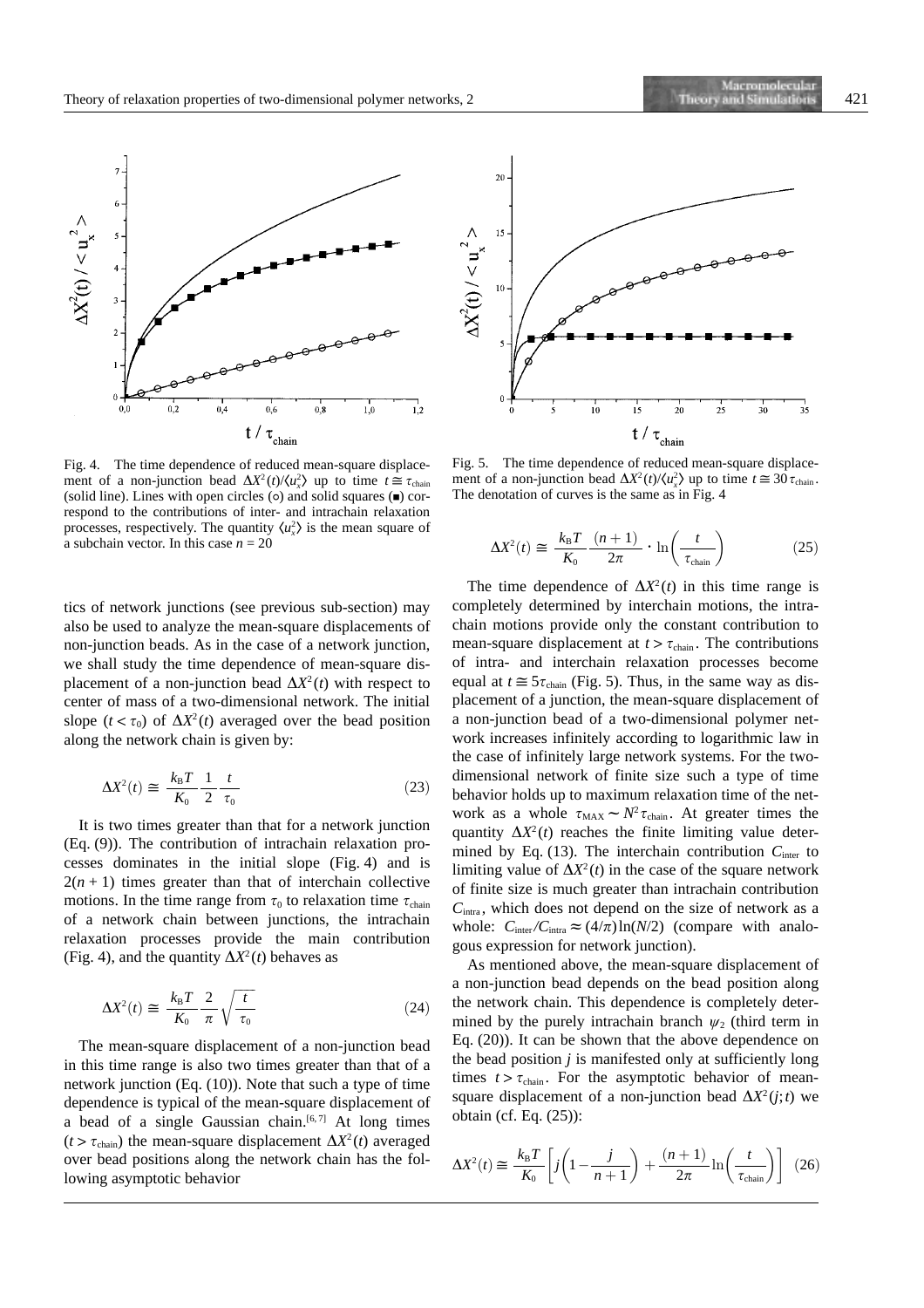

Fig. 6. Reduced mean-square displacements  $\Delta X^2(j;t)/\langle u_x^2 \rangle$  of different non-junction beads of a network chain (*n* = 20). Curves  $j = 10$  and  $j = 0$  correspond to the middle bead of a network chain and the junction, respectively

One can see that the bead position *j* has influence on the limiting value of the intrachain contribution only, the time dependencies of averaged and non-averaged meansquare displacements of non-junction beads at  $t > \tau_{chain}$ are identical (see Eq. (25) and (26)). In Fig. 6 the meansquare displacements of non-junction beads are plotted for different beads of a network chain  $(j = 1,...,n)$  for the case  $n = 20$ . The bead in the middle of a network chain  $(j = 10)$  "feels" the restrictions related to the inclusion into the network structure least of all. In contrast, the network junction  $(i = 0)$  has the lowest diffusive mobility. The diffusive mobility of intermediate non-junction beads increase with distance from the network junction (Fig. 6).

Now we consider another dynamic quantity describing local relaxation of non-junction beads – the time autocorrelation function of the end-to-end chain vector between neighboring non-junction beads (subchain vector). The X projection of a subchain vector  $u_x$  is determined as:

$$
u_x(\Omega;j;t) = X(\Omega;j;t) - X(\Omega;j-1;t)
$$
\n(27)

With the use of normal mode transformation for nonjunction beads (Eq.  $(19)$  in ref.<sup>[1]</sup>), for the autocorrelation function  $C(u_x; t) = \langle u_x(0)u_x(t) \rangle$  we obtain:

$$
C(u_x(j);t) = \frac{k_B T}{K_0} \frac{1}{2N^2(n+1)} \sum_{\vec{\theta}} \sum_{\psi_1} \exp[-t/\tau(\psi_1)] + \frac{k_B T}{K_0} \frac{1}{(n+1)} \sum_{\psi_2} \cos^2\left(j - \frac{1}{2}\right) \psi_2
$$
  
× exp[-t/\tau(\psi\_2)] (28)

Using Eq. (28), the equilibrium value of the mean square of a subchain vector  $\langle u_x^2 \rangle$  averaged over all subchains of a two-dimensional network may be calculated

$$
\langle u_x^2 \rangle = \frac{1}{N^2} \frac{1}{2(n+1)} \sum_{a,\beta} \sum_{j=1}^{n+1} (\langle u_{1x}^2(j;0) \rangle + \langle u_{2x}^2(j;0) \rangle)
$$
  
=  $\frac{k_B T}{K_0} \left[ 1 - \frac{1}{2(n+1)} \right]$  (29)

It should be noted that in the limiting case  $n = 0$  the quantity  $\langle u_x^2 \rangle$  corresponds to the equilibrium value  $\langle h_x^2 \rangle_{CG}$ for a simplified coarse-grained network model and is equal to  $k_B T/2K$  (see below Section 3). In contrast, in the limiting case  $n \to \infty$  corresponding to a single Gaussian chain, the mean square of the subchain vector  $\langle u_x^2 \rangle$  is equal to  $k_B T/K_0$ , i.e. to the analogous equilibrium quantity of a linear Gaussian chain.<sup>[6,7,9]</sup>

Eq. (28) indicates that the autocorrelation function of a subchain vector  $C(u_x(j);t)$  depends on the position of a subchain along the multisegmental Gaussian chain between network junctions  $(j = 1,...,n+1)$ . In the same way as for mean-square displacement of a non-junction bead, it is convenient at first to consider the autocorrelation function  $C(u_x; t)$  averaged over subchain positions along the network chain:

$$
C(u_x;t) = \frac{1}{n+1} \sum_{j=1}^{n+1} C(u_x(j;t);t)
$$
 (30)

After averaging we obtain

$$
C(u_x;t) = \frac{k_B T}{K_0} \frac{1}{2(n+1)} \left[ \frac{1}{N^2} \sum_{\vec{\theta}} \sum_{\psi_1} \exp[-t/\tau(\psi_1)] + \sum_{\psi_2} \exp[-t/\tau(\psi_2)] \right]
$$
(31)

The autocorrelation function  $C(u_x; t)$  averaged over the subchain position along the network chain behaves at short times  $(t < \tau_0)$  as:

$$
C(u_x;t) \cong \langle u_x^2 \rangle - \frac{k_\text{B}T}{K_0} \frac{1}{2} \frac{t}{\tau_0}
$$
 (32)

Eq. (32) corresponds to the expansion in a series of  $\exp(-t/\tau)$  at short times  $t < \tau_0$  (see Eq. (31)). At times from  $\tau_0$  to  $\tau_{\text{chain}}$  this initial slope is replaced with a powerlaw behavior typical of a single Rouse chain<sup>[6, 7, 9]</sup>

$$
C(u_x;t) \cong \frac{k_{\rm B}T}{K_0} \frac{2}{\pi} \sqrt{\frac{\tau_0}{t}}
$$
\n(33)

The intrachain relaxation processes provide the main contribution to the time dependence of autocorrelation function  $C(u_x; t)$  up to  $t \approx \tau_{\text{chain}}$  (Fig. 7). In the time range  $\tau_0 \ll t \ll \tau_{\text{chain}}$  the contribution of interchain collective motions is about  $(n + 1)$  times smaller than that of intrachain motions. The interchain collective motions begin to be manifested at times greater than the relaxation time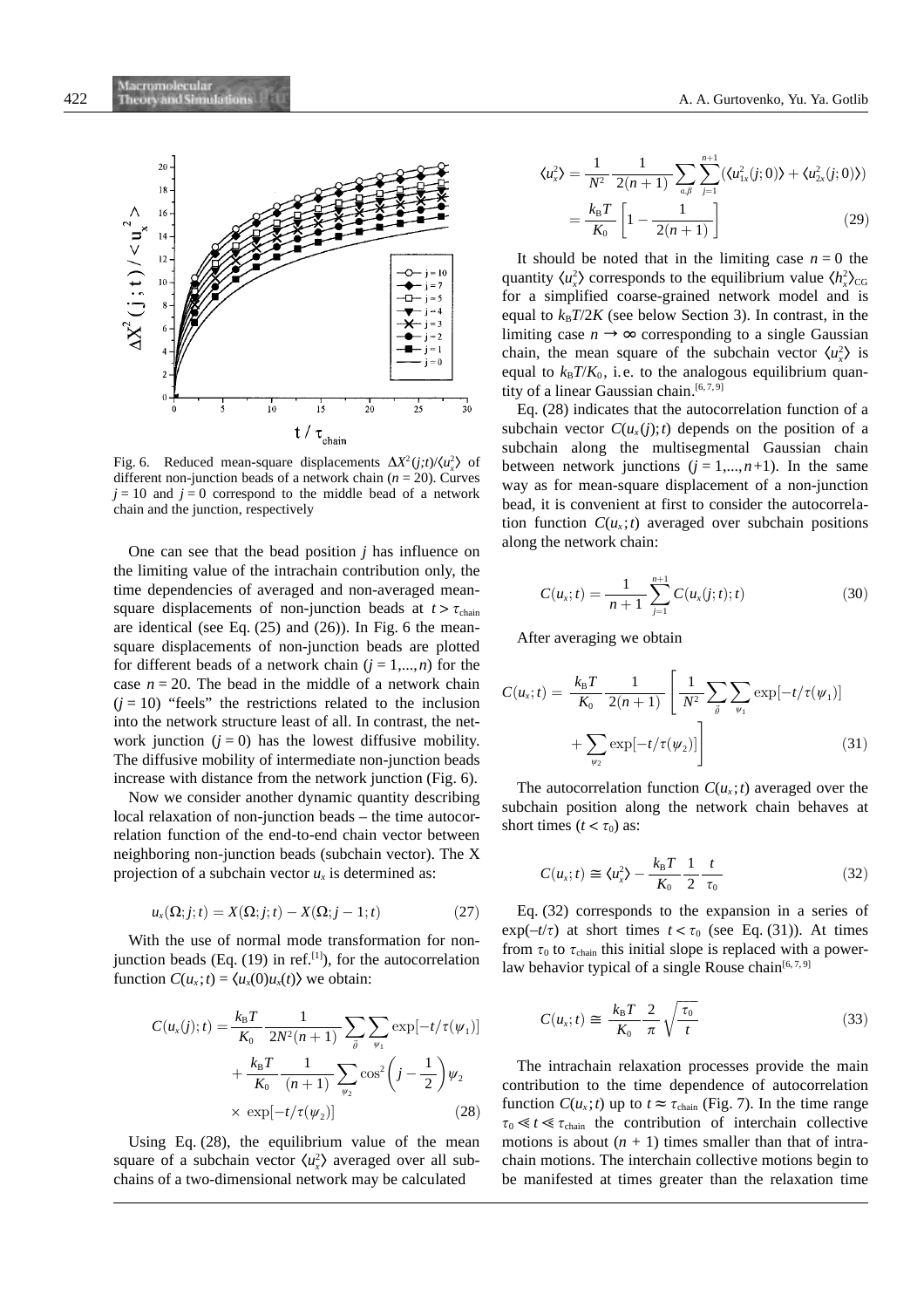

Fig. 7. Normalized autocorrelation function  $C_0(u_x; t)$  of a subchain vector (solid line). Lines with open circles (o) and solid squares  $(\blacksquare)$  correspond to the inter- and intrachain contributions, respectively. In this case  $n = 20$ 

 $\tau_{\text{chain}}$  of network chains as a whole, and  $C(u_x; t)$  decreases more rapidly

$$
C(u_x;t) \cong \frac{k_{\rm B}T}{K_0} \frac{\pi}{4} \frac{1}{(n+1)} \left(\frac{\tau_{\rm chain}}{t}\right) \tag{34}
$$

Note that the autocorrelation function  $C(u_x; t)$  at  $t > \tau_{\text{chain}}$  decreases considerably with respect to the equilibrium value  $C(u_x; t) = \langle u_x^2 \rangle$  (at  $t \approx \tau_{\text{chain}}$  it becomes about  $(n + 1)$  times smaller than  $\langle u_x^2 \rangle$ ). Therefore, the influence of interchain relaxation processes on the quantity  $C(u_x; t)$ is negligible in the time range from  $\tau_0$  to  $\tau_{\text{chain}}$  (Fig. 7).

It is interesting to study the dependence of the autocorrelation function of subchain vectors  $C(u<sub>x</sub>(i);t)$  on the position of a subchain *j* along the multisegmental chain between network junctions. Eq. (28) shows that this dependence is governed by the term determined by intrachain wave vector  $\psi_2$ . This means that the autocorrelation function of a subchain vector will be sensitive to the subchain position along the chain in the region of preferably intrachain relaxation, i.e. at times smaller than the relaxation time  $\tau_{chain}$  of network chain as a whole. At short times corresponding to the initial slope ( $t < \tau_0$ ), the autocorrelation function of subchains which are directly attached to the network junctions  $(j = 1 \text{ and } j = n + 1)$ behaves as:

$$
C(u_x;t) \cong \langle u_x^2 \rangle - \frac{k_\text{B}T}{K_0} \frac{3}{8} \frac{t}{\tau_0} \tag{35}
$$

For other non-junction beads  $(j = 2,...,n)$  Eq. (32) obtained for the autocorrelation function averaged over bead positions holds. Thus, even for the shortest times  $t < \tau_0$  the autocorrelation function of a non-junction bead is very sensitive to the fact that the given subchain con-



Fig. 8. Normalized autocorrelation functions  $C_0(u_x(j);t)$  of different subchain vectors of a network chain  $(n = 20)$  at times  $t < \tau_0$ . Solid line corresponds to the peripheral subchains (*j* = 1 and  $j = n + 1$ ), and line with solid squares ( $\blacksquare$ ) corresponds to the inner subchains  $(j = 2,...,n)$ 

nects either the junction and non-junction bead (peripheral subchains of the network chain between junctions) or two non-junction beads (inner subchains). It is seen that the peripheral subchains relax more slowly as compared to the inner subchains of a chain between network junctions (see Eq. (32) and (35), and Fig. 8).

In the time range from  $\tau_0$  to  $\tau_{\text{chain}}$  the autocorrelation function of a subchain vector behaves as

$$
C(u_x(j); t) \cong \frac{k_{\rm B}T}{K_0} \frac{3}{\pi} \sqrt{\frac{\tau_0}{t}} - \frac{k_{\rm B}T}{K_0} \frac{2}{3\pi} (2j-1)^2 \left(\frac{\tau_0}{t}\right)^{3/2}
$$
 (36a)

for subchains with  $j = 1,...,n/2$  and

$$
C(u_x(j); t) \cong \frac{k_{\rm B}T}{K_0} \frac{3}{\pi} \sqrt{\frac{\tau_0}{t}} - \frac{k_{\rm B}T}{K_0} \frac{2}{3\pi} (2n - 2j + 3)^2 \left(\frac{\tau_0}{t}\right)^{3/2} (36b)
$$

for subchains with  $j = (n/2) + 1, \ldots, (n + 1)$ . Note that Eq. (36) are written for the case when *n* is an even number. Eq. (36) indicate that the dependence of the autocorrelation function  $C(u_x(j);t)$  on the subchain position *j* in the time range  $\tau_0 < t < \tau_{\text{chain}}$  is manifested in the next time-dependent term of the expansion as compare to the averaged quantity  $C(u_x; t)$  (see Eq. (33)). In Fig. 9 the autocorrelation functions of subchain vectors is plotted for subchains having different positions *j* along the network chain  $(j = 1,...,n + 1)$  for the case  $n = 20$ . The peripheral subchains connecting the junction and non-junction bead ( $j = 1$  and, due to symmetry,  $j = 21$ ) show the slowest relaxation. In contrast, the middle subchain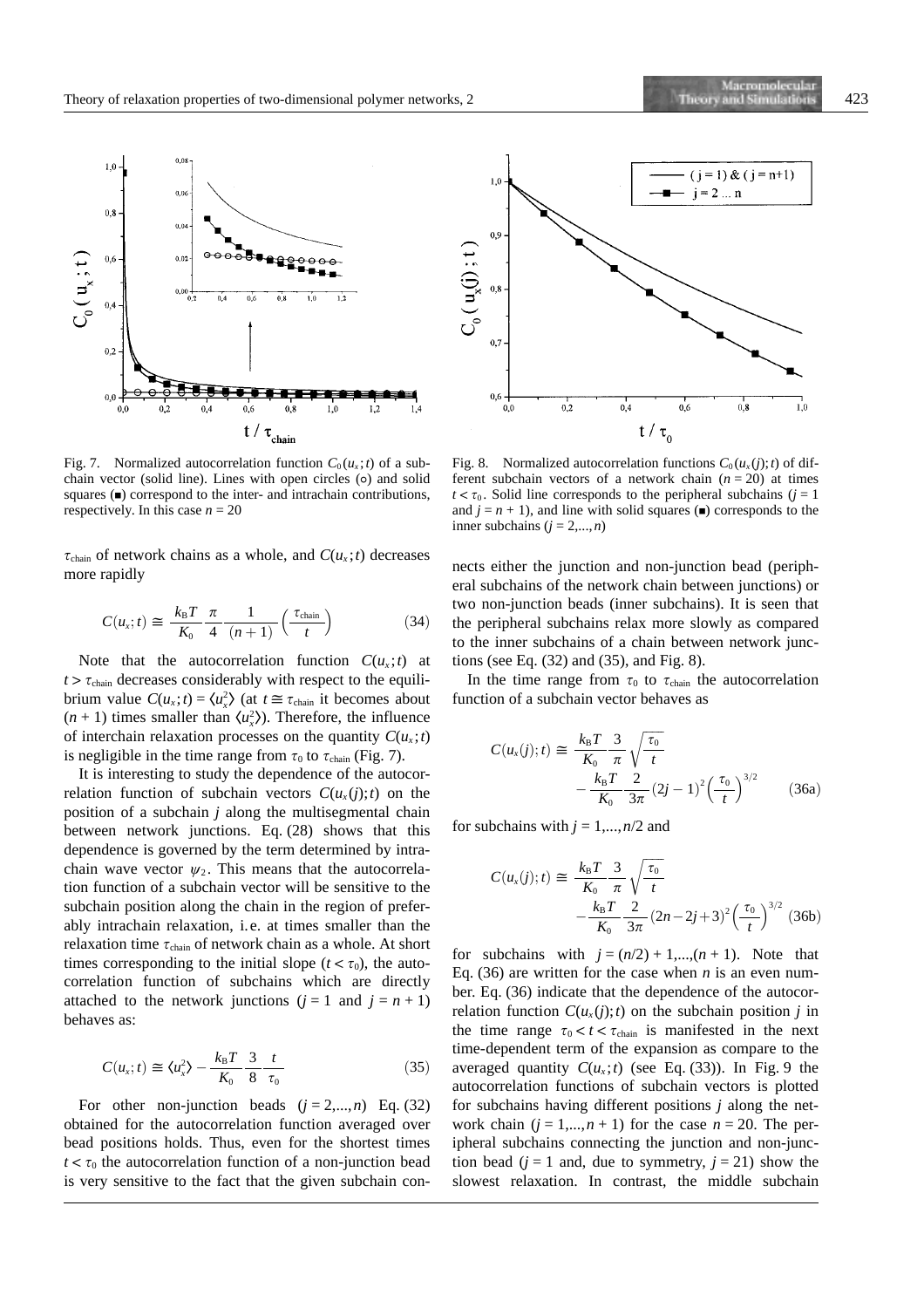

Fig. 9. Normalized autocorrelation functions  $C_0(u_x(i);t)$  of different subchain vectors of a network chain  $(n = 20)$  at times  $t \ge \tau_0$ . Curves  $j = 11$  and  $j = 1$  correspond to the middle and peripheral subchains, respectively

 $(j = 11)$  relax the most rapidly. The relaxation times of the inner subchain mediates between the middle and peripheral subchains (Fig. 9).

Although we do not consider in this paper the macroscopic viscoelastic characteristics (for example, dynamic modulus and viscosity), some remarks concerning relaxation spectrum manifested in mechanical viscoelastic relaxation of a two-dimensional polymer network can be made. The autocorrelation function  $C(u_x; t)$  represents the sum of exponential terms  $exp[-t/\tau]$  with the identical weights equal to 1 for all relaxation times of a network (see Eq. (31)). A similar form is also typical of the time dependent relaxation modulus *G*(*t*) (see, for example, ref.[10]). It should be especially noted that the relaxation modulus *G*(*t*) is determined by relaxation times  $\tau' = \tau/2$ because the relaxation spectrum of average squares of normal modes  $\langle Q^2 \rangle$  is excited in mechanical relaxation.<sup>[6, 4]</sup> In turn, the relaxation modulus  $G(t)$  determines the relaxation spectrum  $H(\tau)$  (or the distribution function of relaxation times  $\tau$  in logarithmic scale)<sup>10]</sup>:  $G(t) = G(0) \int H(\tau) \exp[-t/\tau] d\ln \tau$ . Therefore, using the expression obtained for  $C(u_x; t)$  (Eq. (31)) one can estimate approximately the asymptotic behavior of the relaxation spectrum. The relaxation spectrum  $H(\tau)$  of a two-dimensional polymer network is found to behave as  $1/\sqrt{\tau}$  in the region of intrachain relaxation (at  $t \ll \tau_{\text{chain}}$ ). This behavior is close to that of a single Rouse chain.<sup>[6, 11]</sup> At greater times corresponding to the purely interchain network relaxation ( $t \geq \tau_{\text{chain}}$ ), the relaxation spectrum  $H(\tau)$  decreases more rapidly according to the  $1/\tau$  law. The asymptotic behavior of relaxation spectrum estimated for the two-dimensional regular network is in agreement with results obtained previously in ref.<sup>[12]</sup>

# **3. Comparison with a coarse-grained network model**

As was mentioned in Part 1 of this series,<sup>[1]</sup> the interchain collective relaxation of a two-dimensional network may be described by a simplified coarse-grained network model in which the small-scale intrachain motions are not taken into consideration. A comparison between longtime relaxation properties of the coarse-grained network model and the network consisting of multisegmental Gaussian chains is of special importance because of the simplicity of the coarse-grained model of a two-dimensional network.

If the motions on sufficiently large scales are considered, the sets of relaxation times of both network models should correspond to the long-time collective relaxation only. For large-scale motions ( $\theta_{1:2} \ll \pi$ ) the set of relaxation times obtained for the coarse-grained network model (see Eq.  $(26)$  in ref.<sup>[1]</sup>) may be rewritten as

$$
\tau(\vec{\theta}) \cong 8\tau_{\min}(1/\theta^2) \tag{37}
$$

where  $\tau_{\min} = \frac{\varsigma}{8K}$  is the minimum relaxation time of a simplified network model, and  $\theta^2 = (\theta_1)^2 + (\theta_2)^2$  is the square of interchain wave vector  $\vec{\theta}$ . The corresponding set of relaxation times  $\tau_{net}$  of a network of multisegmental chains are determined for large-scale network motions by Eq. (8). The relaxation times of a two-dimensional network consisting of multisegmental Gaussian chains (Eq. (8)) have to be equal to those of simplified coarsegrained network (Eq. (37)) in the region of large-scale collective motions. Therefore, the characteristic times of both network models should be related in the following way:

$$
\tau_{\min} = (n+1)^2 \tau_0 \tag{38}
$$

Then the relations between parameters (elasticity and friction constants) of both dynamic models of a network may be obtained. The elasticity constant *K* of a spring between neighboring junctions of a coarse-grained network model corresponds to the elasticity constant of the multisegmental chain as a whole. The multisegmental Gaussian chain between network junctions contains  $(n + 1)$  subchains acting as springs with elasticity constants  $K_0$ , i.e. we have

$$
K = K_0/(n+1) \tag{39}
$$

With the use of Eq. (38) and (39), the relation between friction constants  $\varsigma$  and  $\varsigma_0$  may be obtained

$$
\varsigma = 2(n+1)\varsigma_0 \tag{40}
$$

Thus, the friction constant of a junction of coarsegrained network model should be the sum of the friction constant of a junction of network of multisegmental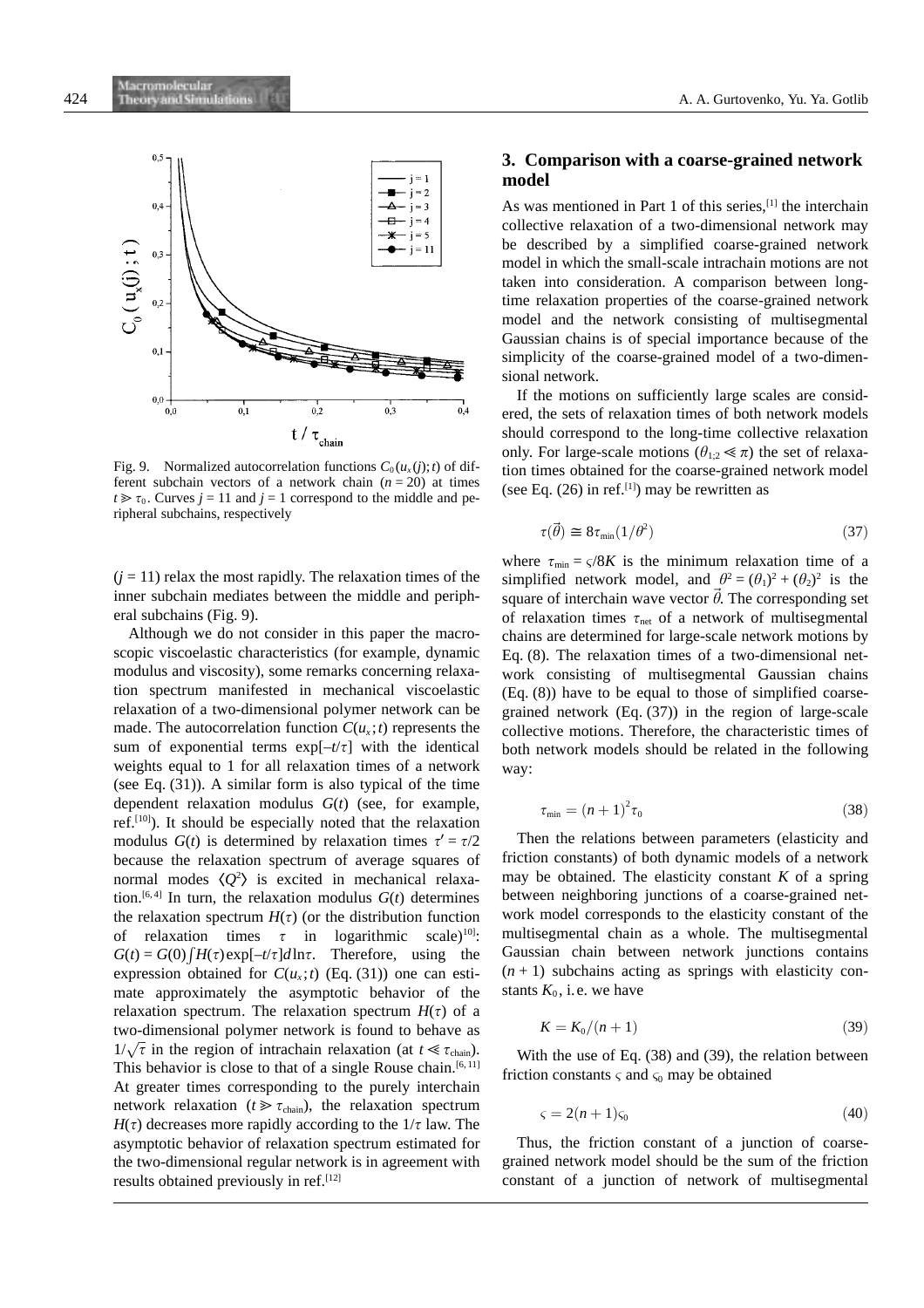Gaussian chains  $2\varsigma_0$  (see Eq. (9) of Part 1 of this series<sup>[1]</sup>) and the friction constant  $4(n/2)$ <sub>S0</sub> of halves of four multisegmental chains directly attached to a given junction of two-dimensional polymer network.

It is also interesting to compare the relaxation properties of junctions of a two-dimensional polymer network consisting of multisegmental Gaussian chains with those of a simplified coarse-grained model of a network. Using the normal mode transformation (see Eq. (28) of Part 1 of this series<sup>[1]</sup>) we obtain for the mean-square displacement of a junction of coarse-grained network model

$$
\Delta X^{2}(t) = \Delta X_{C}^{2}(t) + \frac{k_{B}T}{K} \frac{1}{N^{2}}
$$
  
 
$$
\times \sum_{\vec{\theta} \neq (0,0)} \frac{1 - \exp[-t/\tau(\vec{\theta})]}{2(2 - \cos \theta_{1} - \cos \theta_{2})}
$$
(41)

where the relaxation times  $\tau(\vec{\theta})$  and the interchain wave vector  $\vec{\theta} = (\theta_1, \theta_2)$  are given by Eq. (26) and (7) of Part 1 of this series<sup>[1]</sup>, respectively. The displacement of the X projection of the center of mass of a coarse-grained network model  $\Delta X_c^2(t)$  is given by Eq. (5) with the total friction constant  $\zeta_{\text{NET}}$  of a network equal to  $N^2 \zeta$ . At times smaller than the minimum relaxation time  $\tau_{\min}$  of a coarse-grained network model, the mean-square displacement of a junction  $\Delta X^2(t)$  with respect to center of mass of a network behaves as:

$$
\Delta X^2(t) \cong \frac{k_{\rm B}T}{K} \frac{1}{4} \frac{t}{\tau_{\rm min}} \tag{42}
$$

At times  $t > \tau_{\min}$  the quantity  $\Delta X^2(t)$  increases according to logarithmic law for infinitely large networks

$$
\Delta X^2(t) \cong \frac{k_{\rm B}T}{K} \frac{1}{2\pi} \cdot \ln\left(\frac{\pi^2}{4} \frac{t}{\tau_{\rm min}}\right) \tag{43}
$$

A comparison of the mean-square displacements of network junctions of a coarse-grained network model (Eq. (43)) and a network of multisegmental chains (Eq. (12)) with the use of the relation between their characteristic times (Eq. (38)) shows that the dynamic behavior of both network models at sufficiently long times  $t \geq \tau_{\min}$  are equivalent (Fig. 10).

With the use of normal mode transformation (Eq. (28) in ref.<sup>[1]</sup>), one can also obtain the exact analytical expression for the autocorrelation function of the end-to-end chain vector between neighboring junctions of a coarsegrained network model

$$
C(h_{x};t) = \frac{1}{2} \frac{1}{N^{2}} \frac{k_{B}T}{K} \sum_{\vec{\theta}} \exp[-t/\tau(\vec{\theta})]
$$
(44)

The equilibrium value of the mean square of the endto-end distance between neighboring junctions  $C(h<sub>x</sub>;0)$  $= \langle h_x^2 \rangle_{CG}$  of a simplified network model is given by

Fig. 10. Reduced mean-square displacement of a junction  $\Delta X_0^2(t) / \langle h_x^2 \rangle$  and normalized autocorrelation function  $C_0(h_x; t)$  of the end-to-end chain vector between neighboring junctions for a square network consisting of multisegmental Gaussian chains (lines with solid circles  $\left( \bullet \right)$ ) and for a simplified coarse-grained network model (lines with open circles ( $\circ$ )). In this case  $n = 20$ 

$$
\langle h_x^2 \rangle_{\text{CG}} = \frac{1}{2} \frac{k_\text{B} T}{K} \tag{45}
$$

At short times  $(t < \tau_{min})$  the autocorrelation function  $C(h_x; t)$  has the behavior

$$
C(h_x;t) \cong \langle h_x^2 \rangle_{\text{CG}} - \frac{k_{\text{B}}T}{K} \frac{1}{4} \frac{t}{\tau_{\min}} \tag{46}
$$

At greater times ( $t > \tau_{\text{min}}$ ) the quantity  $C(h_x; t)$  decreases as

$$
C(h_x; t) \cong \frac{k_{\rm B}T}{K} \frac{1}{\pi} \left(\frac{\tau_{\rm min}}{t}\right) \tag{47}
$$

The substitution of Eq. (38) into Eq. (47) shows that the long-time tails of autocorrelation functions  $C(h_x; t)$  of a coarse-grained network model and a network consisting of multisegmental Gaussian chains (Eq. (19)) are completely equivalent (Fig. 10).

Thus, one can conclude that the simplified coarsegrained network model provides a good fit to the local relaxation properties of network junctions at times greater than the minimum relaxation time of this simplified model (Fig. 10). Note that in the limiting case  $(n = 0)$  of two-dimensional network consisting of multisegmental Gaussian chains, which corresponds to the coarse-grained network model, the set of relaxation times (Eq. (6) of Part 1 of this series[1]) and the considered dynamic characteristics of junctions (Eq. (4) and (15)) are exactly equivalent to those of the simplified network model (Eq. (26) of Part 1 of this series,  $[1]$  Eq. (41) and (44)). Moreover, the equilibrium value of the mean square of the end-to-end distance between neighboring junctions  $\langle h_x^2 \rangle_{CG}$  of a coarse-

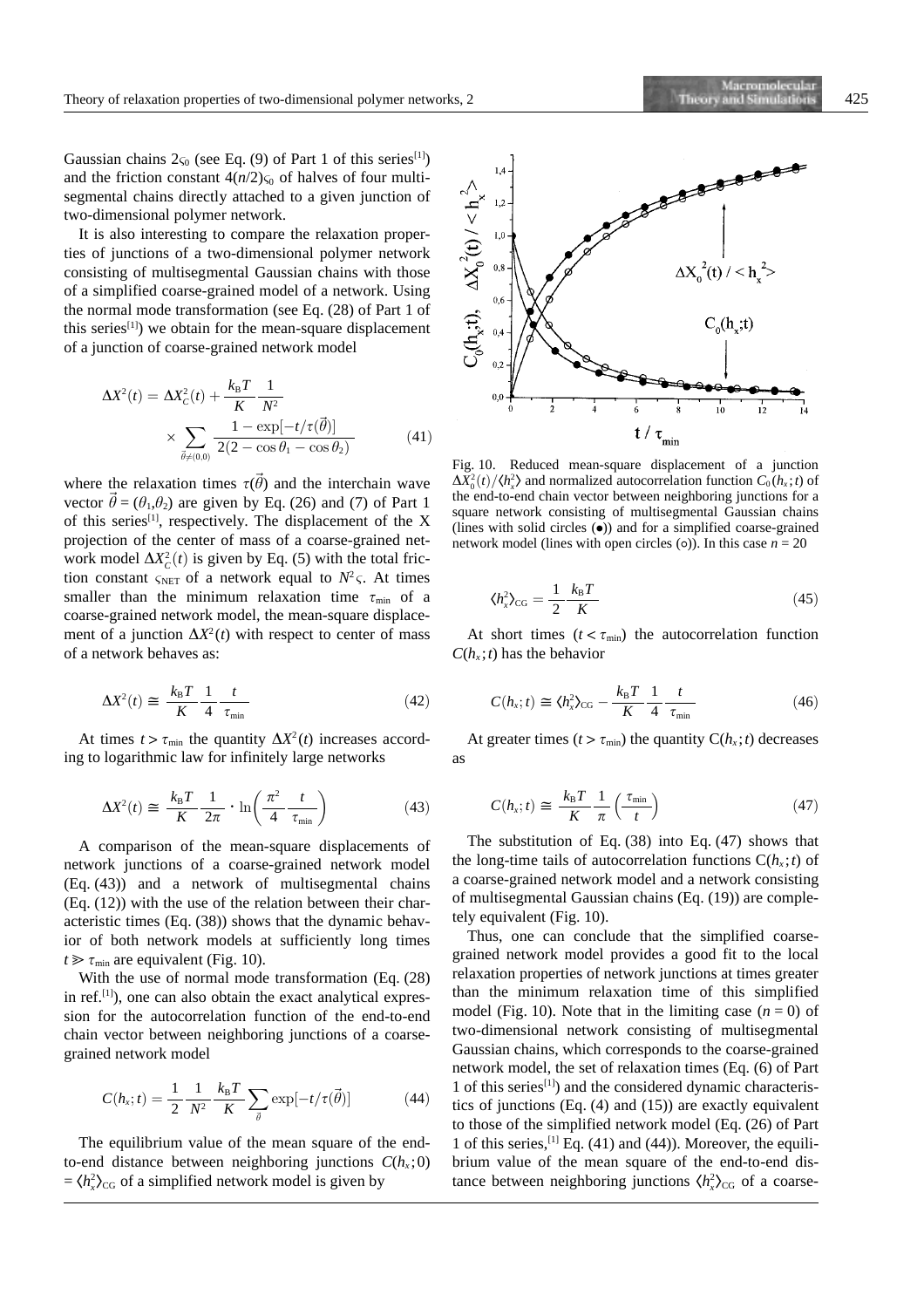grained network model (Eq. (45)) is equal to that of a network of multisegmental chains (Eq. (16)) if the relationship between elasticity constants of both network models (Eq. (39)) is taken into account. This fact has a simple physical meaning and confirms the theory presented. Thus, there is a complete agreement between the network consisting of multisegmental Gaussian chains and the simplified coarse-grained model of a network at a proper relationship between the parameters of these dynamic models. Hence, the possibility of using the simplified coarse-grained network model to describe the long-time dynamic behavior of a two-dimensional network is demonstrated.

# **4. Comparison with a three-dimensional polymer network**

A comparison between local dynamic characteristics of two- and three-dimensional polymer networks is of special interest because the effects related to the connectivity of polymer chains into an unified network structure are expected to be manifested in relaxation of two-dimensional networks in a weaker way as compared to the three-dimensional case. The local dynamic characteristics of a three-dimensional cubic network have been considered previously by the authors in ref.<sup>[5]</sup> The intrachain wave vector  $\psi$ , determining the set of relaxation times, has the similar form for two- and three-dimensional networks. It contains the complicated branch  $\psi_1$  corresponding to both the intra- and interchain relaxation processes and the purely intrachain branch  $\psi_2$  corresponding to the relaxation of a polymer chain with fixed ends. The latter branch  $\psi_2$  is doubly degenerated in the case of threedimensional polymer networks.<sup>[5]</sup> As a result, the normal modes of a cubic network have the more complicated structure, namely, they contain three different sets of normal modes<sup>51</sup>. The phase shift  $\vec{\theta}$  between displacements of neighboring cells of the network with a two-dimensional connectivity is determined by two independent components  $\theta_1$  and  $\theta_2$  in contrast to the three-dimensional network system in which there is the three-component interchain wave vector. [5]

The mean-square displacements of junctions of twoand three-dimensional polymer networks have the same behavior at sufficiently short times up to a relaxation time  $\tau_{\text{chain}}$  of a chain between neighboring junctions because in this time range  $\Delta X^2(t)$  is mostly governed by small-scale intrachain motions. The considerable difference between networks with different dimensionality of chain connectivity appears in the region where the interchain collective relaxation processes provide the main contribution to the mean-square displacements of network junctions, i.e. at times  $t > \tau_{chain}$ . It has been shown<sup>[5]</sup> that the meansquare displacement  $\Delta X_0^2(t)$  of a junction of a cubic network at long times  $t > \tau_{chain}$  behaves as const –  $\sqrt{\tau_{chain}/t}$ 



Fig. 11. Reduced mean-square displacement of a junction  $\Delta X_0^2(t)/\langle u_x^2 \rangle$  of two-dimensional (line with solid squares ( $\blacksquare$ )) and three-dimensional (line with open squares  $(a)$ ) polymer networks. In this case  $n = 20$ 

and tends to the finite limiting value even in the case of an infinite large network (Fig. 11). In contrast to the cubic network, the mean-square displacement of a junction of a square network with respect to the center of mass at  $t > \tau_{chain}$  increases as  $\ln(t/\tau_{chain})$  and has no finite limit in the case of infinite large network (Fig. 11). This increase in mean-square displacement at long times is completely determined by interchain motions of a network. Therefore, the ratio of inter- and intrachain contributions also increase with time (Fig. 2). In contrast, in the case of the cubic network, the contribution of interchain motions to the limiting value  $\Delta X_0^2(t)$  ( $t \to \infty$ ) is about six times greater than that of intrachain motions and remains constant with time.[5] In the case of a two-dimensional network of finite size, the mean-square displacement of a junction reaches the finite limiting value that increases according to logarithmic law with the network size. It is also in contrast to the three-dimensional network in which the limiting value of  $\Delta X^2(t)$  does not depend on the size of the network as a whole<sup>5]</sup>. Similar conclusions can be also made with respect to the mean-square displacements of non-junction beads of two- and three-dimensional networks.

The autocorrelation functions  $C(h_x; t)$  of the end-to-end chain vector between neighboring junctions of square and cubic networks have the same behavior at times  $t < \tau_{\text{chain}}$ , i.e. in the region where the time dependence of  $C(h<sub>x</sub>; t)$  is mostly determined by intrachain motions (Fig. 12). At greater times the interchain collective motions provide the main contribution to the time dependence of  $C(h_x; t)$ , and the autocorrelation functions of two- and threedimensional polymer network begin to differ. It has been shown for cubic networks<sup>[5]</sup> that  $C(h_x; t)$  decreases at  $t > \tau_{\text{chain}}$  as  $(\tau_{\text{chain}}/t)^{3/2}$ . The autocorrelation function